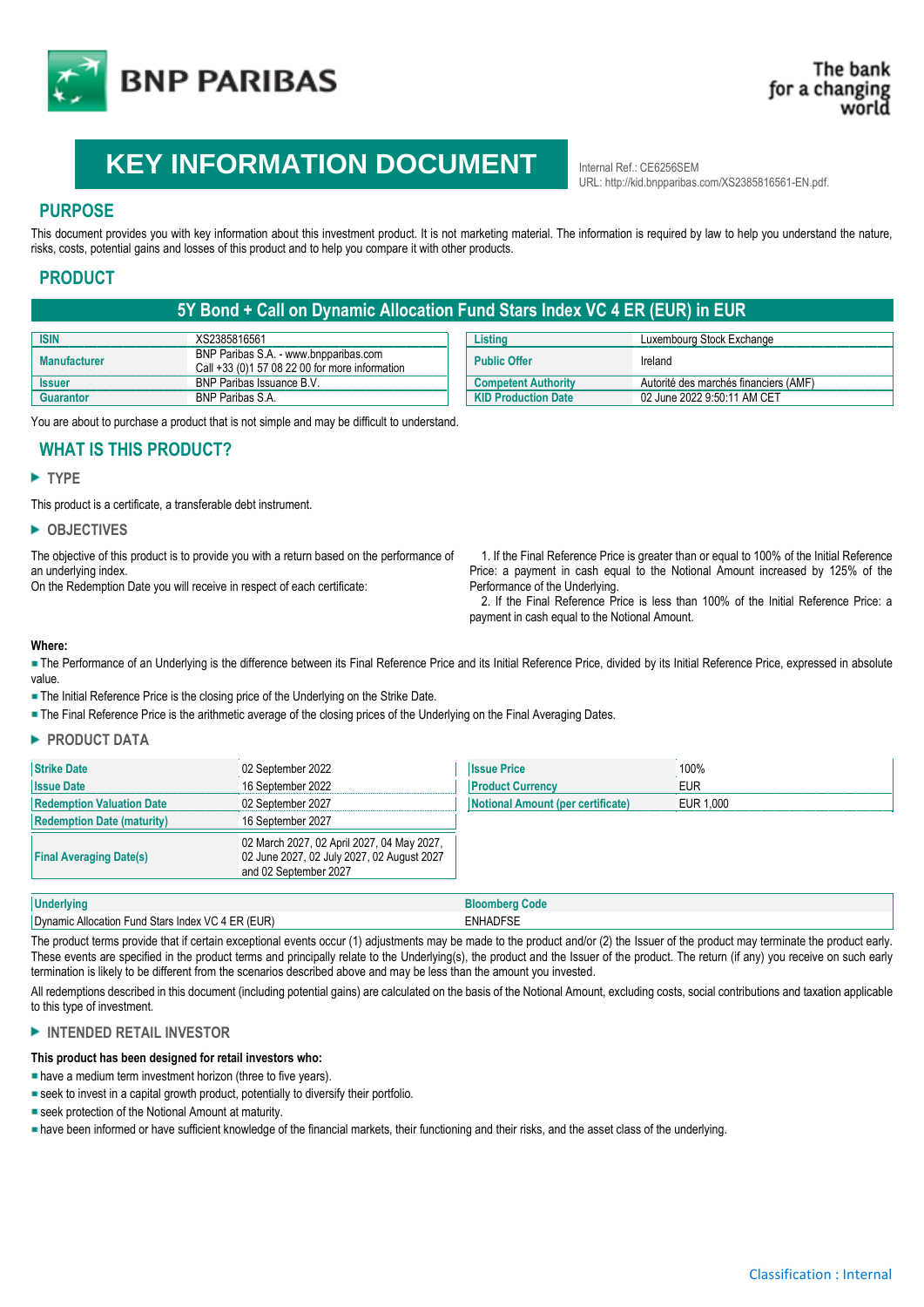# **WHAT ARE THE RISKS AND WHAT COULD I GET IN RETURN?**

## **RISK INDICATOR**



**The risk indicator assumes you keep the product until maturity. The actual risk can vary significantly if you cash in at an early stage and you may get back less. You may not be able to sell your product easily or you may have to sell at a price that significantly impacts on how much you get back.**

The summary risk indicator (SRI) is a guide to the level of risk of this product compared to other products. It shows how likely it is that the product will lose money because of movements in the markets or because we are not able to pay you.

We have classified this product as 2 out of 7, which is a low risk class.

This rates the potential losses from future performance at a low level, and poor market conditions are very unlikely to impact our capacity to pay you.

You will receive payments in the product's currency, which may be different from your domestic currency. In this case, **be aware of currency risk**. The final return you will get depends on the exchange rate between the two currencies. This risk is not considered in the indicator shown above.

You are entitled to receive back at least 100% of your capital (capital means Notional Amount). Any amount over this, and any additional return, depends on future market performance and is uncertain. However, this protection against future market performance will not apply if you cash-in before maturity.

If we are not able to pay you what is owed, you could lose your entire investment.

For detailed information about all risks please refer to the risk sections of the legal documentation as specified in the section 'Other relevant information' below.

## **PERFORMANCE SCENARIOS**

**Market developments in the future cannot be accurately predicted. The scenarios shown are only an indication of some of the possible outcomes based on recent returns. Actual returns could be lower.**

| <b>Investment EUR 10.000</b> |                                     |              |               |                 |
|------------------------------|-------------------------------------|--------------|---------------|-----------------|
| <b>Scenarios</b>             |                                     | 1 vear       | 3 years       | <b>Maturity</b> |
| <b>Stress scenario</b>       | What you might get back after costs | EUR 8.978.67 | EUR 9.448.52  | EUR 10,000      |
|                              | Average return each year            | $-10.21\%$   | $-1.87%$      | $0.0\%$         |
| Unfavourable scenario        | What you might get back after costs | EUR 9.124.65 | EUR 9.459.78  | EUR 10.000      |
|                              | Average return each year            | -8.75%       | $-1.83%$      | $0.0\%$         |
| <b>Moderate scenario</b>     | What you might get back after costs | EUR 9.370.17 | EUR 9.858.75  | EUR 10.453.64   |
|                              | Average return each year            | $-6.3%$      | $-0.47%$      | 0.89%           |
| <b>Favourable scenario</b>   | What you might get back after costs | EUR 9.694.02 | EUR 10.759.28 | EUR 11.910.56   |
|                              | Average return each year            | $-3.06\%$    | 2.47%         | 3.56%           |

This table shows the money you could get back over the next 5 years under different scenarios, assuming that you invest EUR 10,000.

The scenarios shown illustrate how your investment could perform. You can compare them with the scenarios of other products.

The scenarios presented are an estimate of future performance based on evidence from the past on how the value of this investment varies, and are not an exact indicator. What you get will vary depending on how the market performs and how long you keep the product.

The stress scenario shows what you might get back in extreme market circumstances, and it does not take into account the situation where we are not able to pay you.

The figures shown include all the costs of the product itself, but may not include all the costs that you pay to your advisor or distributor. The figures do not take into account your personal tax situation, which may also affect how much you get back.

# **WHAT HAPPENS IF BNP PARIBAS S.A. IS UNABLE TO PAY OUT?**

Should the Issuer default or file for bankruptcy, you have the right to seek payment from the Guarantor pursuant to an unconditional and irrevocable guarantee of any amount due. Should the Guarantor also default or file for bankruptcy, you may suffer a loss up to the total amount invested.

The product is not covered by any statutory investor compensation or guarantee scheme.

Investors should note that BNP Paribas, acting as Guarantor, is licensed as a credit institution in France and as such is subject to the resolution regime introduced by the EU Bank Recovery and Resolution Directive of 15 May 2014. This regulation, among others, gives resolution authorities the power to amend the key terms of the guarantee, to reduce the amounts payable by the Guarantor under the terms of the guarantee (including a possible reduction to zero) and to convert the amounts due under the guarantee into shares or other securities or other obligations of the Guarantor. Investors may not be able to recover all or even part of the amount due under the product (if any) from the Guarantor under the guarantee or may receive a different security issued by the Guarantor in place of the amount (if any) due to the Investors under the product by the Issuer, which may be worth significantly less than the amount due to investors under the product at maturity.

# **WHAT ARE THE COSTS?**

The Reduction in Yield (RIY) shows what impact the total costs you pay will have on the investment return you might get. The total costs take into account one-off, ongoing and incidental costs.

The amounts shown here are the cumulative costs of the product itself, for three different holding periods. They include potential early exit penalties. The figures assume you invest EUR 10,000. The figures are estimates and may change in the future.

## ► COSTS OVER TIME

**Investment EUR 10,000**

The person selling you or advising you about this product may charge you other costs. If so, this person will provide you with information about these costs, and show you the impact that all costs will have on your investment over time.

| <b>INVESURENT EUR TUJUU</b>     |                                        |                                   |                                                          |
|---------------------------------|----------------------------------------|-----------------------------------|----------------------------------------------------------|
| Scenarios                       | / If you cash in after<br>after 1 vear | lf vou cash in after 3<br>3 years | $\blacksquare$ If you cash in at maturity $\blacksquare$ |
| <b>Total costs</b>              | EUR 783.5                              | 829.26<br>EL ID<br>≞UM            | 785.8<br>EUR<br>_____                                    |
| Impact on return (RIY) per year | 7.83%                                  | 2.69%                             | 1.52%                                                    |

## ► COMPOSITION OF COSTS

## **The table below shows:**

the impact each year of the different types of costs on the investment return you might get at the end of the recommended holding period;

**the meaning of the different cost categories.**